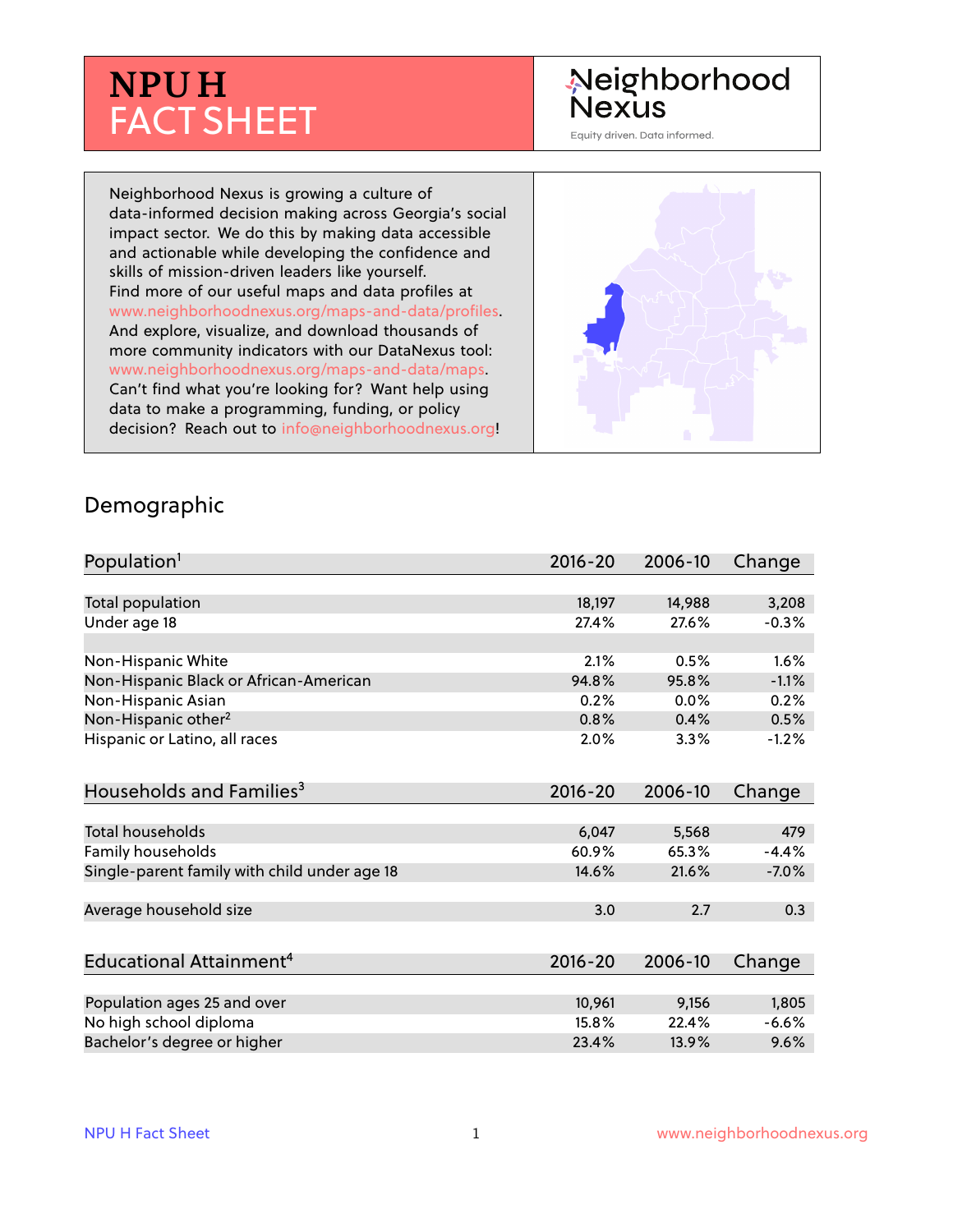## Change Measures, continued...

| Employment <sup>5</sup>                            | $2016 - 20$ | 2006-10     | Change   |
|----------------------------------------------------|-------------|-------------|----------|
|                                                    |             |             |          |
| Total workers residing in NPU                      | 5,373       | 6,352       | $-979$   |
| Workers with earnings \$1250/month or less         | 25.6%       | 33.5%       | $-8.0%$  |
| Workers with earnings \$1251/month to \$3333/month | 44.8%       | 52.6%       | $-7.7%$  |
| Workers with earnings greater than \$3333/month    | 29.6%       | 13.9%       | 15.7%    |
| Total jobs located in NPU                          | 3,319       | 1,753       | 1,566    |
| Jobs with earnings \$1250/month or less            | 28.7%       | 34.3%       | $-5.5%$  |
| Jobs with earnings \$1251/month to \$3333/month    | 28.4%       | 37.8%       | $-9.4%$  |
| Jobs with earnings greater than \$3333/month       | 42.9%       | 28.0%       | 15.0%    |
|                                                    |             |             |          |
| Jobs/workers ratio                                 | 0.6         | 0.3         | 0.3      |
| Income and Poverty <sup>6</sup>                    | 2016-20     | 2006-10     | Change   |
|                                                    |             |             |          |
| Median household income                            | \$40,775    | \$26,807    | \$13,968 |
|                                                    |             |             |          |
| Population for whom poverty status is determined   | 18,104      | 14,980      | 3,124    |
| Population below poverty                           | 24.6%       | 33.2%       | $-8.6%$  |
| Housing <sup>7</sup>                               | 2016-20     | 2006-10     | Change   |
|                                                    |             |             |          |
| Total housing units                                | 7,078       | 6,899       | 179      |
| Occupied housing units                             | 85.4%       | 80.7%       | 4.7%     |
| Vacant housing units                               | 14.6%       | 19.3%       | $-4.7%$  |
|                                                    |             |             |          |
| Occupied housing units                             | 6,047       | 5,568       | 479      |
| Owner occupied housing units                       | 39.2%       | 46.7%       | $-7.5%$  |
| Renter occupied housing units                      | 60.8%       | 53.3%       | 7.5%     |
| Access to a Vehicle <sup>8</sup>                   | $2016 - 20$ | 2006-10     | Change   |
|                                                    |             |             |          |
| Occupied housing units                             | 6,047       | 5,568       | 479      |
| No vehicle available                               | 24.3%       | 25.9%       | $-1.6%$  |
|                                                    |             |             |          |
| Crime Rates, per 10,000 Population <sup>9</sup>    | 2017-21     | $2012 - 16$ | Change   |
|                                                    |             |             |          |
| All Part I crimes                                  | 308.9       | 510.4       | $-201.6$ |
| Violent crime                                      | 73.2        | 110.1       | $-36.9$  |
| Murder                                             | 2.6         | 2.7         | $-0.0$   |
| Robbery                                            | 19.2        | 47.0        | $-27.7$  |
| Aggravated assault                                 | 51.3        | 60.5        | $-9.2$   |
| Property crime                                     | 235.6       | 400.3       | $-164.6$ |
| <b>Burglary</b>                                    | 53.7        | 121.8       | $-68.1$  |
| Larceny                                            | 137.2       | 187.4       | $-50.2$  |
| Vehicle theft                                      | 44.7        | 91.0        | $-46.3$  |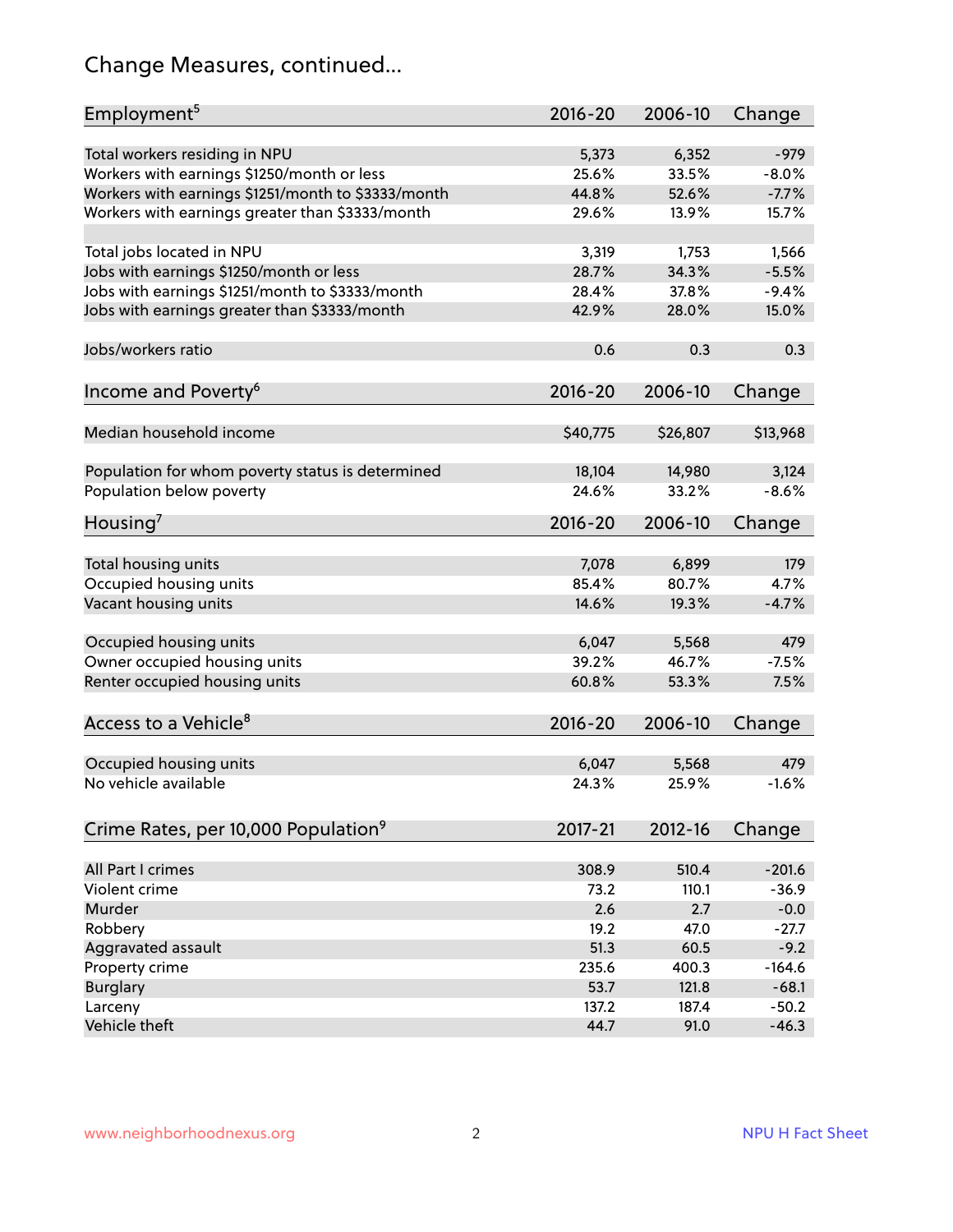## Current Data: Demographic

| Sex and Age, 2016-20 <sup>10</sup>                    | Estimate        | Margin of Error |
|-------------------------------------------------------|-----------------|-----------------|
| Total population                                      | 18,197          | ±3,157          |
| Male                                                  | 45.1%           | $\pm$ 10.0%     |
| Female                                                | 54.9%           | ±12.4%          |
| Under 5 years                                         | 8.1%            | ±4.8%           |
| 5 to 9 years                                          | 7.7%            | $\pm 2.9\%$     |
| 10 to 14 years                                        | 6.7%            | $\pm 2.0\%$     |
| 15 to 19 years                                        | 7.7%            | ±1.9%           |
| 20 to 24 years                                        | 9.5%            | $\pm$ 3.2%      |
| 25 to 34 years                                        | 13.0%           | $\pm 2.5\%$     |
| 35 to 44 years                                        | 10.3%           | $\pm 2.4\%$     |
| 45 to 54 years                                        | 14.7%           | $\pm$ 3.2%      |
| 55 to 59 years                                        | 5.0%            | $\pm 1.1\%$     |
| 60 to 64 years                                        | 3.8%            | $\pm 1.1\%$     |
| 65 to 74 years                                        | 7.3%            | $\pm 1.2\%$     |
| 75 to 84 years                                        | 4.5%            | ±1.4%           |
| 85 years and over                                     | 1.5%            | $\pm$ 0.6%      |
| Median age (years)                                    | 33.3            | $\pm$ 0.7       |
| Race and Ethnicity, 2016-20 <sup>11</sup>             | <b>Estimate</b> | Margin of Error |
| Total population                                      | 18,197          | ±3,157          |
| Hispanic or Latino (of any race)                      | 2.0%            | $\pm 2.1\%$     |
| Not Hispanic or Latino                                | 98.0%           | $\pm 2.7\%$     |
| White alone                                           | 2.1%            | $\pm 1.3\%$     |
| Black or African American alone                       | 94.8%           | $\pm$ 5.2%      |
| American Indian and Alaska Native alone               | 0.1%            | $\pm$ 0.2%      |
| Asian alone                                           | 0.2%            | $\pm$ 0.4%      |
| Native Hawaiian and other Pacific Islander alone      | 0.0%            | $\pm$ 0.2%      |
| Some other race alone                                 | 0.0%            | $\pm$ 0.2%      |
| Two or more races                                     | 0.8%            | $\pm$ 0.9%      |
| U.S. Citizenship Status, 2016-20 <sup>12</sup>        | Estimate        | Margin of Error |
| Foreign-born population                               | 423             | $\pm 308$       |
| Naturalized U.S. citizen                              | 17.9%           | $\pm$ 10.5%     |
| Not a U.S. citizen                                    | 82.1%           | ±36.8%          |
| Citizen, Voting Age Population, 2016-20 <sup>13</sup> | Estimate        | Margin of Error |
| Citizen, 18 and over population                       | 12,874          | ±1,608          |
| Male                                                  | 40.5%           | $\pm$ 5.3%      |
| Female                                                | 59.5%           | $\pm$ 6.9%      |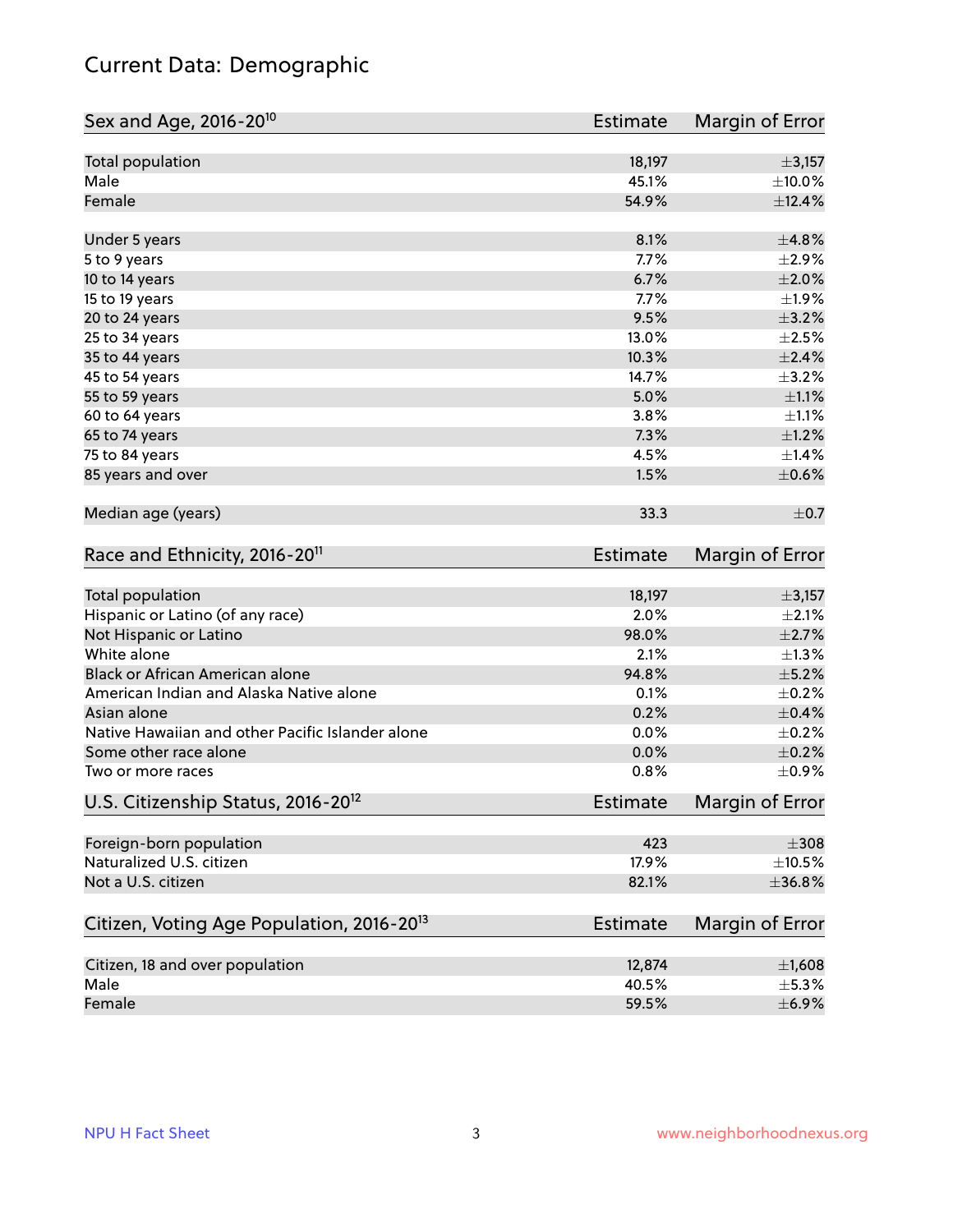#### Current Data: Economic

| Income, 2016-20 <sup>14</sup>                           | <b>Estimate</b> | Margin of Error          |
|---------------------------------------------------------|-----------------|--------------------------|
| All households                                          | 6,047           | $\pm 692$                |
| Less than \$10,000                                      | 14.6%           | ±4.4%                    |
| \$10,000 to \$14,999                                    | 8.6%            | $\pm 2.6\%$              |
| \$15,000 to \$24,999                                    | 12.1%           | $\pm 3.5\%$              |
| \$25,000 to \$34,999                                    | 11.5%           | $\pm$ 3.3%               |
|                                                         | 11.7%           | $\pm 3.6\%$              |
| \$35,000 to \$49,999                                    | 17.3%           |                          |
| \$50,000 to \$74,999                                    |                 | $\pm$ 6.1%<br>$\pm$ 8.6% |
| \$75,000 to \$99,999                                    | 14.8%           |                          |
| \$100,000 to \$149,999                                  | 5.9%            | $\pm$ 3.2%               |
| \$150,000 to \$199,999                                  | 2.6%            | $\pm 2.1\%$              |
| \$200,000 or more                                       | 0.8%            | $\pm$ 0.9%               |
| Median household income (dollars)                       | \$40,775        | ±3,299                   |
| Mean household income (dollars)                         | \$50,830        | ±7,832                   |
| Households with earnings                                | 70.6%           | $\pm$ 8.2%               |
| Mean earnings (dollars)                                 | \$52,774        | $\pm$ 9,164              |
| Households with Social Security                         | 31.8%           | $\pm 3.6\%$              |
| Mean Social Security income (dollars)                   | \$14,356        | $\pm 2,315$              |
| Households with retirement income                       | 22.2%           | $\pm$ 4.1%               |
| Mean retirement income (dollars)                        | \$27,142        | $\pm$ 9,336              |
| Households with Supplemental Security Income            | 12.9%           | $\pm$ 5.2%               |
| Mean Supplemental Security Income (dollars)             | \$10,709        | ±3,247                   |
| Households with cash public assistance income           | 3.0%            | $\pm 1.7\%$              |
| Mean cash public assistance income (dollars)            | \$1,738         | $\pm$ 1,409              |
| Households with Food Stamp/SNAP benefits in the past 12 | 36.3%           | $\pm$ 8.7%               |
| months                                                  |                 |                          |
|                                                         |                 |                          |
| Family households                                       | 3,685           | $\pm 641$                |
| Less than \$10,000                                      | 12.9%           | $\pm$ 4.0%               |
| \$10,000 to \$14,999                                    | 6.1%            | ±2.8%                    |
| \$15,000 to \$24,999                                    | 9.7%            | $\pm$ 3.9%               |
| \$25,000 to \$34,999                                    | 8.8%            | ±3.4%                    |
| \$35,000 to \$49,999                                    | 12.1%           | $\pm$ 4.0%               |
| \$50,000 to \$74,999                                    | 17.1%           | $\pm$ 7.6%               |
| \$75,000 to \$99,999                                    | 20.8%           | ±13.6%                   |
| \$100,000 to \$149,999                                  | 8.1%            | $\pm$ 4.9%               |
| \$150,000 to \$199,999                                  | 3.5%            | ±2.8%                    |
| \$200,000 or more                                       | 0.9%            | $\pm 1.3\%$              |
| Median family income (dollars)                          | \$50,518        | $\pm$ 3,713              |
| Mean family income (dollars)                            | \$57,687        | ±10,597                  |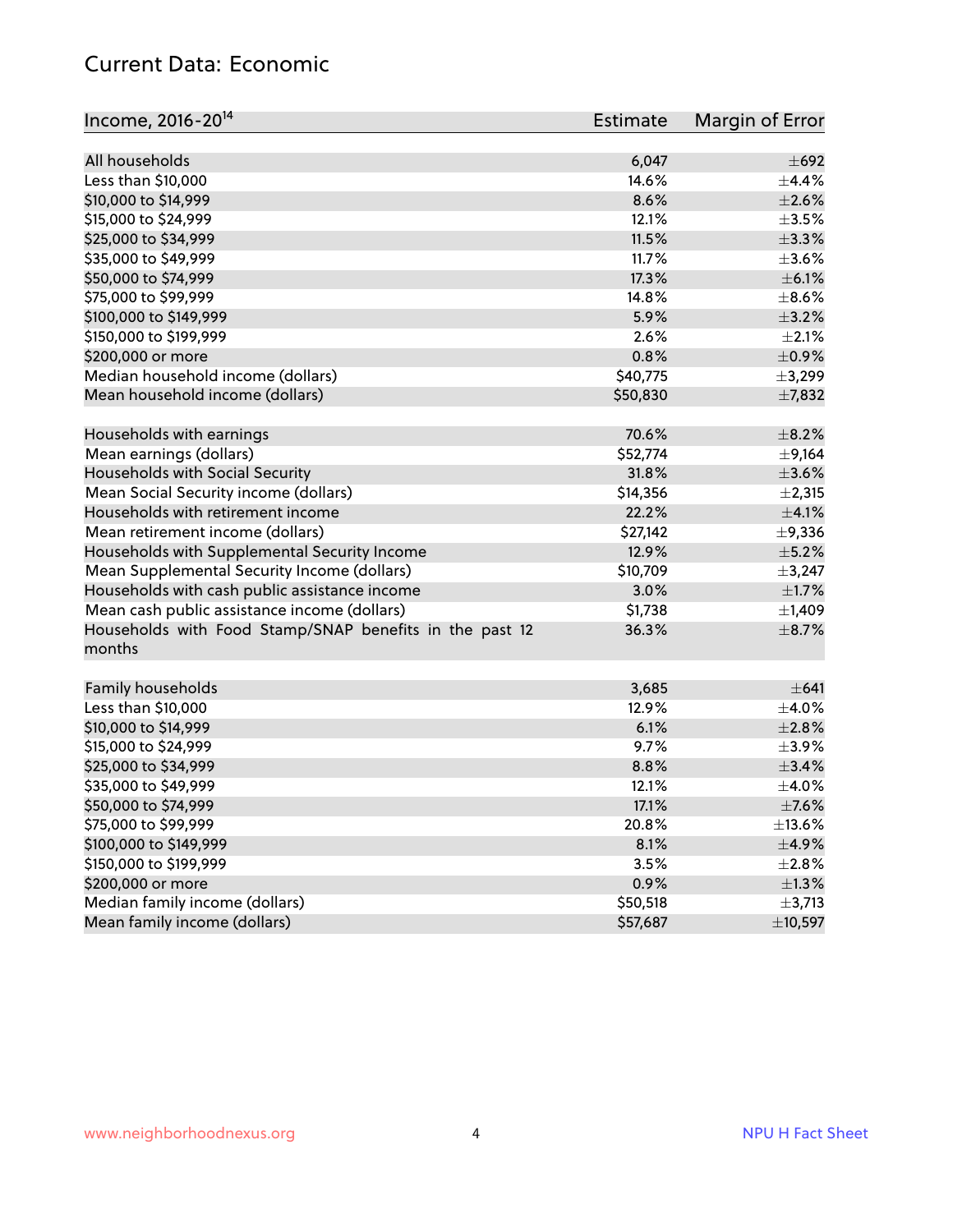## Current Data: Economic, continued...

| Income, 2016-20, continued <sup>15</sup>                              | <b>Estimate</b> | Margin of Error |
|-----------------------------------------------------------------------|-----------------|-----------------|
|                                                                       |                 |                 |
| Nonfamily households                                                  | 2,362           | $\pm$ 391       |
| Median nonfamily income (dollars)                                     | \$25,735        | ±3,112          |
| Mean nonfamily income (dollars)                                       | \$37,808        | ±9,697          |
| Median earnings for workers (dollars)                                 | \$25,559        | $\pm$ 1,332     |
| Median earnings for male full-time, year-round workers<br>(dollars)   | \$43,707        | $\pm 2,000$     |
| Median earnings for female full-time, year-round workers<br>(dollars) | \$30,695        | $\pm$ 1,416     |
| Per capita income (dollars)                                           | \$19,462        | ±1,174          |
| Families Below Poverty Level, 2016-20 <sup>16</sup>                   | <b>Estimate</b> | Margin of Error |
|                                                                       |                 |                 |
| <b>All Families</b>                                                   | 3,685           | $\pm 641$       |
| Percent below poverty                                                 | 24.5%           | $+4.4%$         |
| Families with related children under 18 years                         | 1,731           | $\pm$ 434       |
| Percent below poverty                                                 | 41.6%           | ±6.3%           |
| Families with related children under 5 years only                     | 183             | $\pm$ 135       |
| Percent below poverty                                                 | 21.3%           | ±32.7%          |
| Married couple families                                               | 937             | $\pm$ 335       |
| Percent below poverty                                                 | 2.2%            | $\pm$ 3.8%      |
| Married couple families with related children under 18 years          | 289             | $\pm 260$       |
| Percent below poverty                                                 | $0.0\%$         | ±11.1%          |
| Married couple families with related children under 5 years           | 8               | ±45             |
| Percent below poverty                                                 | $0.0\%$         | ±402.0%         |
| Families with female householder, no spouse present                   | 2,390           | $\pm$ 596       |
| Percent below poverty                                                 | 33.7%           | $\pm$ 3.1%      |
| Families with female householder, no spouse present with              | 1,260           | $\pm$ 326       |
| related children under 18 years                                       |                 |                 |
| Percent below poverty                                                 | 52.4%           | $\pm$ 8.1%      |
| Families with female householder, no spouse present with              | 106             | $\pm$ 81        |
| related children under 5 years                                        |                 |                 |
| Percent below poverty                                                 | 37.0%           | ±36.2%          |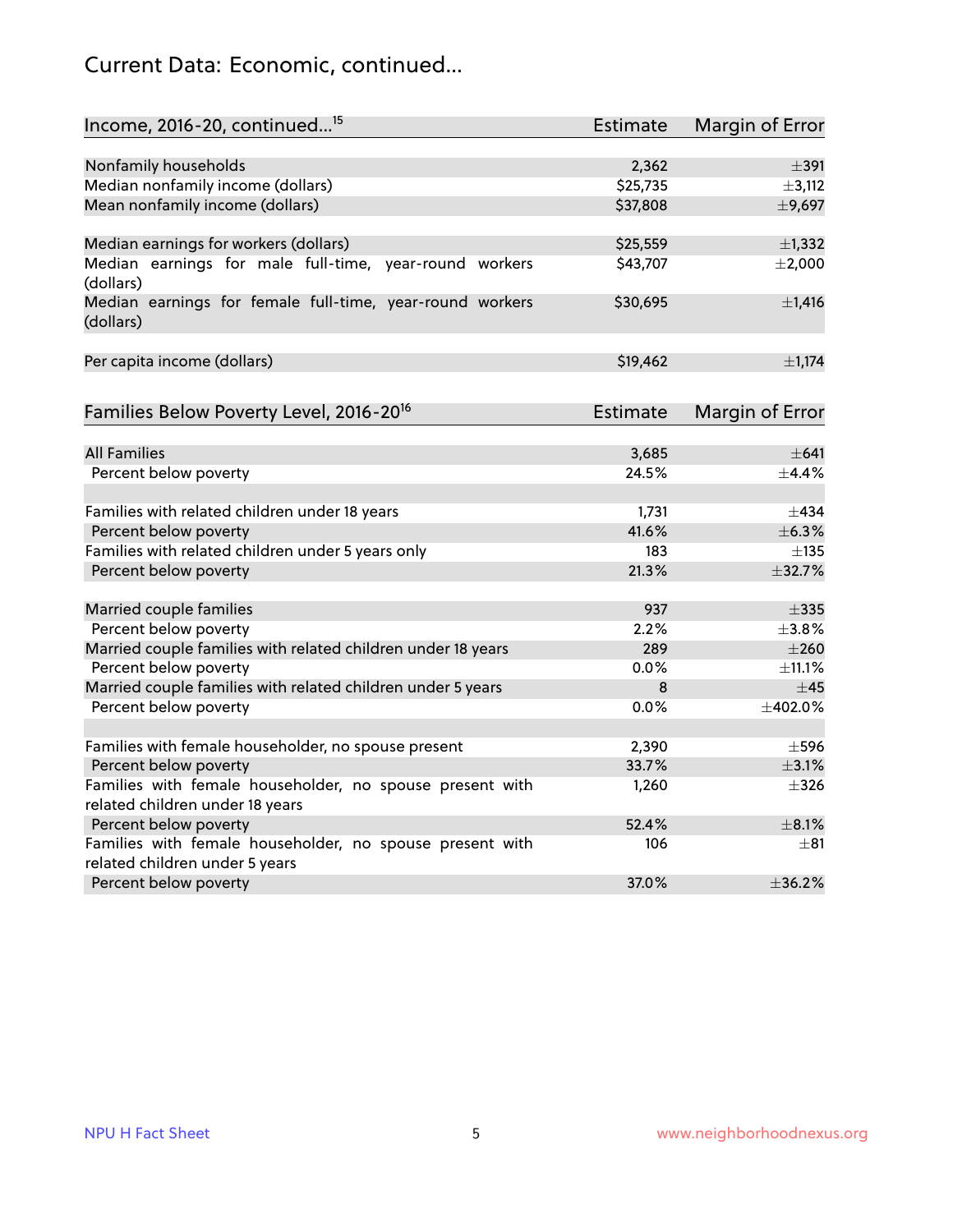#### Current Data: Economic, continued...

| People Below Poverty Level, 2016-20 <sup>17</sup> | <b>Estimate</b> | Margin of Error |
|---------------------------------------------------|-----------------|-----------------|
|                                                   |                 |                 |
| Total population                                  | 18,104          | $\pm$ 3,157     |
| Percent below poverty                             | 24.6%           | $\pm$ 4.2%      |
| Population under 18 years                         | 4,968           | ±1,315          |
| Percent below poverty                             | 41.4%           | ±14.3%          |
| Population 18 years and over                      | 13,136          | $\pm$ 1,470     |
| Percent below poverty                             | 18.2%           | $\pm 2.8\%$     |
| Population 18 to 64 years                         | 10,717          | $\pm$ 1,406     |
| Percent below poverty                             | 18.8%           | ±3.3%           |
| Population 65 years and over                      | 2,419           | $\pm 427$       |
| Percent below poverty                             | 15.8%           | $+4.2%$         |

| Poverty by Race/Ethnicity, 2016-20 <sup>18</sup> | Estimate |             |
|--------------------------------------------------|----------|-------------|
|                                                  |          |             |
| Non-Hispanic White population                    | 360      | $\pm 242$   |
| Percent below poverty                            | $0.0\%$  | $\pm$ 8.9%  |
| <b>Black population</b>                          | 17,269   | $\pm$ 3,136 |
| Percent below poverty                            | 25.2%    | $\pm$ 4.3%  |
| Asian population                                 | 41       | $\pm$ 64    |
| Percent below poverty                            | 41.5%    | ±101.3%     |
| Hispanic or Latino population                    | 363      | $\pm$ 386   |
| Percent below poverty                            | 12.8%    | $\pm$ 22.1% |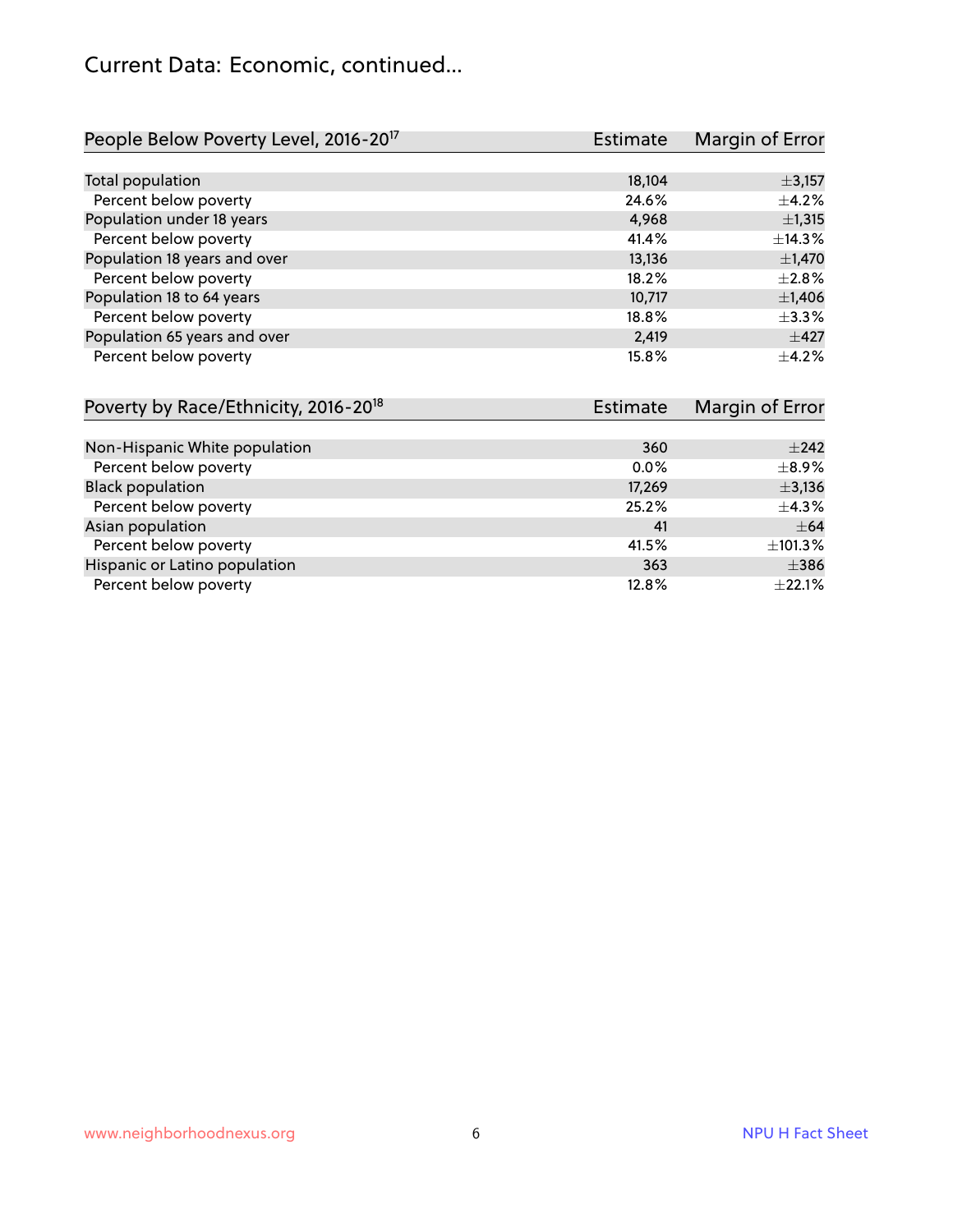## Current Data: Employment

| Employment Status, 2016-20 <sup>19</sup>                                    | <b>Estimate</b> | Margin of Error |
|-----------------------------------------------------------------------------|-----------------|-----------------|
|                                                                             |                 |                 |
| Population 16 years and over                                                | 13,788          | $\pm$ 1,919     |
| In labor force                                                              | 58.3%           | $\pm 2.6\%$     |
| Civilian labor force                                                        | 58.3%           | $\pm 2.6\%$     |
| Employed                                                                    | 50.2%           | ±3.8%           |
| Unemployed                                                                  | 8.1%            | $\pm$ 3.2%      |
| <b>Armed Forces</b>                                                         | 0.0%            | $\pm 1.0\%$     |
| Not in labor force                                                          | 41.7%           | $\pm 2.5\%$     |
| Civilian labor force                                                        | 8,034           | $\pm$ 1,175     |
| <b>Unemployment Rate</b>                                                    | 13.9%           | $\pm$ 5.4%      |
|                                                                             |                 |                 |
| Females 16 years and over                                                   | 8,059           | ±1,317          |
| In labor force                                                              | 60.0%           | $\pm$ 6.3%      |
| Civilian labor force                                                        | 60.0%           | $\pm$ 6.3%      |
| Employed                                                                    | 54.3%           | $\pm$ 6.4%      |
|                                                                             |                 |                 |
| Own children of the householder under 6 years                               | 1,747           | ±968            |
| All parents in family in labor force                                        | 67.6%           | ±33.2%          |
| Own children of the householder 6 to 17 years                               | 2,891           | ±1,015          |
| All parents in family in labor force                                        | 86.6%           | ±17.9%          |
|                                                                             |                 |                 |
| Industry, 2016-20 <sup>20</sup>                                             | Estimate        | Margin of Error |
|                                                                             |                 |                 |
| Civilian employed population 16 years and over                              | 6,921           | $\pm$ 1,097     |
| Agriculture, forestry, fishing and hunting, and mining                      | 0.1%            | $\pm$ 0.7%      |
| Construction                                                                | 3.6%            | $\pm 2.2\%$     |
| Manufacturing                                                               | 5.3%            | $\pm 2.3\%$     |
| Wholesale trade                                                             | 2.2%            | $\pm 2.1\%$     |
| Retail trade                                                                | 15.8%           | $\pm$ 8.4%      |
| Transportation and warehousing, and utilities                               | 13.7%           | $\pm$ 5.4%      |
| Information                                                                 | 1.6%            | $\pm 1.5\%$     |
| Finance and insurance, and real estate and rental and leasing               | 3.3%            | $\pm 2.0\%$     |
| Professional, scientific, and management, and administrative                | 10.6%           | $\pm$ 4.4%      |
| and waste management services                                               |                 |                 |
| Educational services, and health care and social assistance                 | 15.6%           | $\pm 4.1\%$     |
| Arts, entertainment, and recreation, and accommodation and<br>food services | 15.7%           | $\pm$ 6.8%      |
| Other services, except public administration                                | 5.6%            | $\pm 2.8\%$     |
| Public administration                                                       | 6.8%            | $\pm$ 3.7%      |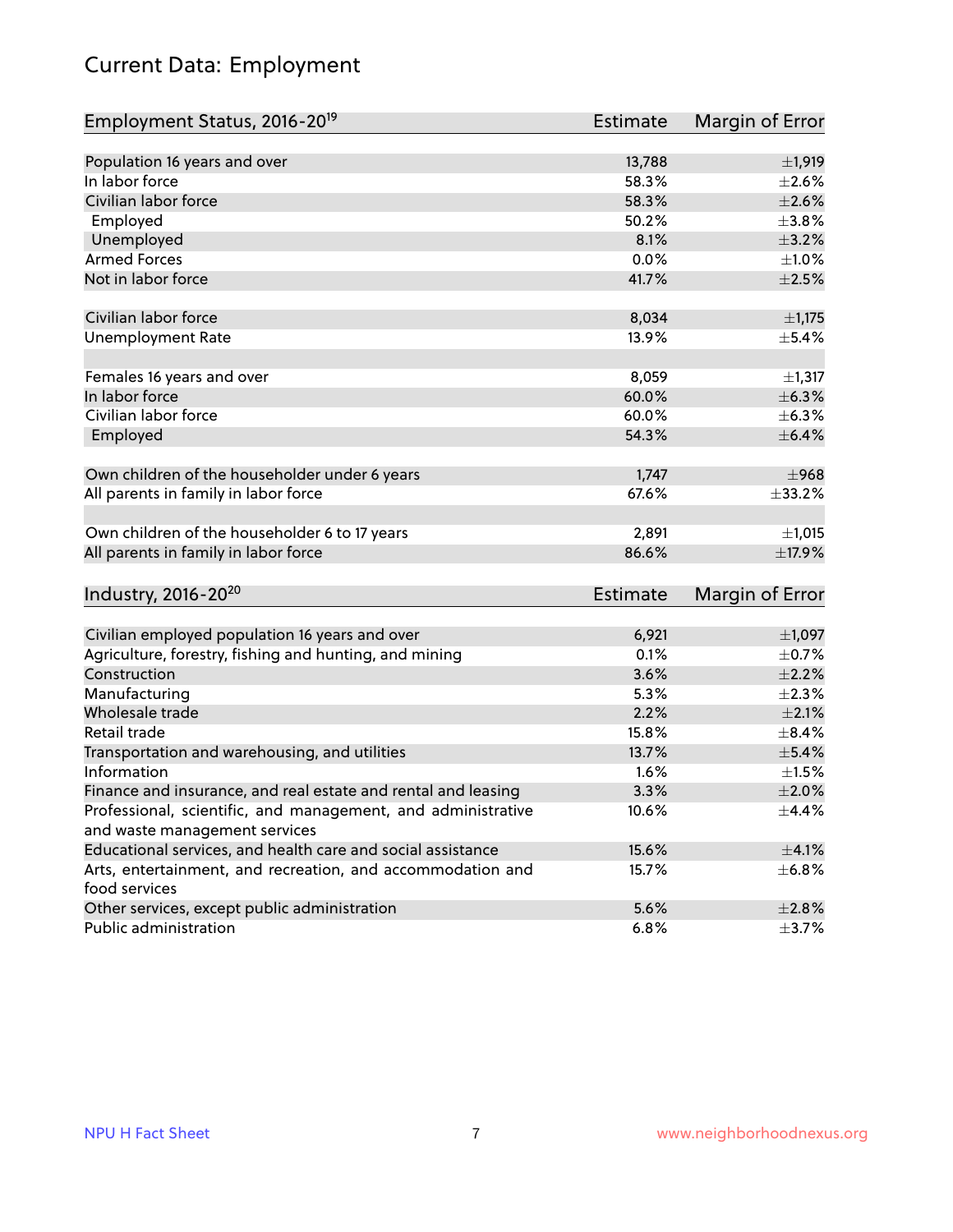## Current Data: Employment, continued...

| Occupation, 2016-20 <sup>21</sup>                                              | <b>Estimate</b> | Margin of Error |
|--------------------------------------------------------------------------------|-----------------|-----------------|
| Civilian employed population 16 years and over                                 | 6,921           | $\pm$ 1,097     |
| Management, business, science, and arts occupations                            | 25.6%           | $\pm$ 5.3%      |
| Service occupations                                                            | 23.4%           | $\pm$ 7.0%      |
| Sales and office occupations                                                   | 29.5%           | $\pm$ 8.5%      |
| Natural resources, construction, and maintenance occupations                   | 3.5%            | $\pm 2.1\%$     |
| Production, transportation, and material moving occupations                    | 17.9%           | $\pm$ 6.2%      |
| Class of Worker, 2016-20 <sup>22</sup>                                         | <b>Estimate</b> | Margin of Error |
| Civilian employed population 16 years and over                                 | 6,921           | $\pm$ 1,097     |
| Private wage and salary workers                                                | 79.3%           | ±10.9%          |
| <b>Government workers</b>                                                      | 17.0%           | $\pm 4.5\%$     |
| Self-employed in own not incorporated business workers                         | 2.8%            | $\pm 2.6\%$     |
| Unpaid family workers                                                          | 0.9%            | $\pm1.4\%$      |
| Job Flows, 2019 <sup>23</sup>                                                  |                 | 2019            |
| Total Jobs in NPU                                                              |                 | 3,319           |
| Held by residents of NPU                                                       |                 | 1.6%            |
| Held by non-residents of NPU                                                   |                 | 98.4%           |
| Jobs by Industry Sector, 2019 <sup>24</sup>                                    |                 | 2019            |
| Total Jobs in NPU                                                              |                 |                 |
|                                                                                |                 | 3,319<br>28.2%  |
| <b>Goods Producing sectors</b><br>Trade, Transportation, and Utilities sectors |                 | 37.4%           |
| All Other Services sectors                                                     |                 |                 |
|                                                                                |                 | 34.4%           |
| Total Jobs in NPU held by NPU residents                                        |                 | 54              |
| <b>Goods Producing sectors</b>                                                 |                 | 5.6%            |
| Trade, Transportation, and Utilities sectors                                   |                 | 42.6%           |
| All Other Services sectors                                                     |                 | 51.9%           |
| Jobs by Earnings, 2019 <sup>25</sup>                                           |                 | 2019            |
| Total Jobs in NPU                                                              |                 | 3,319           |
| Jobs with earnings \$1250/month or less                                        |                 | 28.7%           |
| Jobs with earnings \$1251/month to \$3333/month                                |                 | 28.4%           |
| Jobs with earnings greater than \$3333/month                                   |                 | 42.9%           |
|                                                                                |                 |                 |
| Total Jobs in NPU held by NPU residents                                        |                 | 54              |
| Jobs with earnings \$1250/month or less                                        |                 | 35.2%           |
| Jobs with earnings \$1251/month to \$3333/month                                |                 | 46.3%           |
| Jobs with earnings greater than \$3333/month                                   |                 | 18.5%           |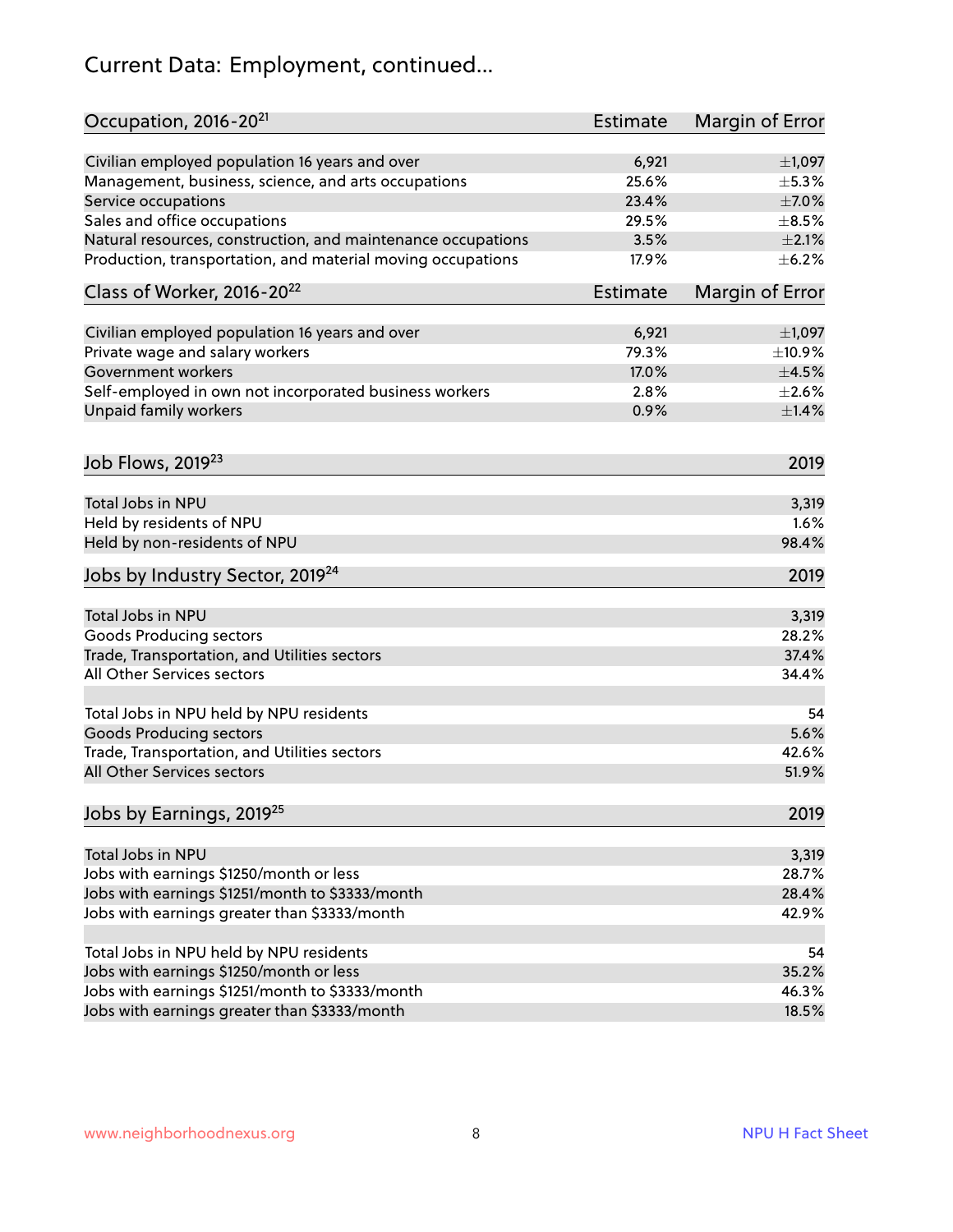## Current Data: Employment, continued...

| Jobs by Age of Worker, 2019 <sup>26</sup> | 2019  |
|-------------------------------------------|-------|
|                                           |       |
| Total Jobs in NPU                         | 3,319 |
| Jobs with workers age 29 or younger       | 28.1% |
| Jobs with workers age 30 to 54            | 55.6% |
| Jobs with workers age 55 or older         | 16.3% |
|                                           |       |
| Total Jobs in NPU held by NPU residents   | 54    |
| Jobs with workers age 29 or younger       | 35.2% |
| Jobs with workers age 30 to 54            | 48.1% |
| Jobs with workers age 55 or older         | 16.7% |

#### Current Data: Education

| School Enrollment, 2016-20 <sup>27</sup>       | Estimate | Margin of Error |
|------------------------------------------------|----------|-----------------|
|                                                |          |                 |
| Population 3 years and over enrolled in school | 4,817    | $\pm$ 1,267     |
| Nursery school, preschool                      | 5.0%     | $\pm$ 4.8%      |
| Kindergarten                                   | 6.8%     | $+3.2%$         |
| Elementary school (grades 1-8)                 | 43.3%    | $\pm$ 8.8%      |
| High school (grades 9-12)                      | 25.9%    | $\pm$ 10.6%     |
| College or graduate school                     | 18.9%    | $\pm$ 5.6%      |

| Educational Attainment, 2016-20 <sup>28</sup> | <b>Estimate</b> | Margin of Error |
|-----------------------------------------------|-----------------|-----------------|
|                                               |                 |                 |
| Population 25 years and over                  | 10,961          | $\pm$ 1,588     |
| Less than 9th grade                           | 3.2%            | $\pm$ 1.4%      |
| 9th to 12th grade, no diploma                 | 12.7%           | $\pm$ 5.7%      |
| High school graduate (includes equivalency)   | 35.1%           | $\pm$ 4.9%      |
| Some college, no degree                       | 14.4%           | $\pm$ 2.4%      |
| Associate's degree                            | 11.2%           | $\pm$ 3.3%      |
| Bachelor's degree                             | 15.1%           | $\pm 4.6\%$     |
| Graduate or professional degree               | 8.3%            | $\pm 2.9\%$     |
|                                               |                 |                 |
| Percent high school graduate or higher        | 84.2%           | $\pm$ 16.1%     |
| Percent bachelor's degree or higher           | 23.4%           | $\pm$ 4.9%      |
|                                               |                 |                 |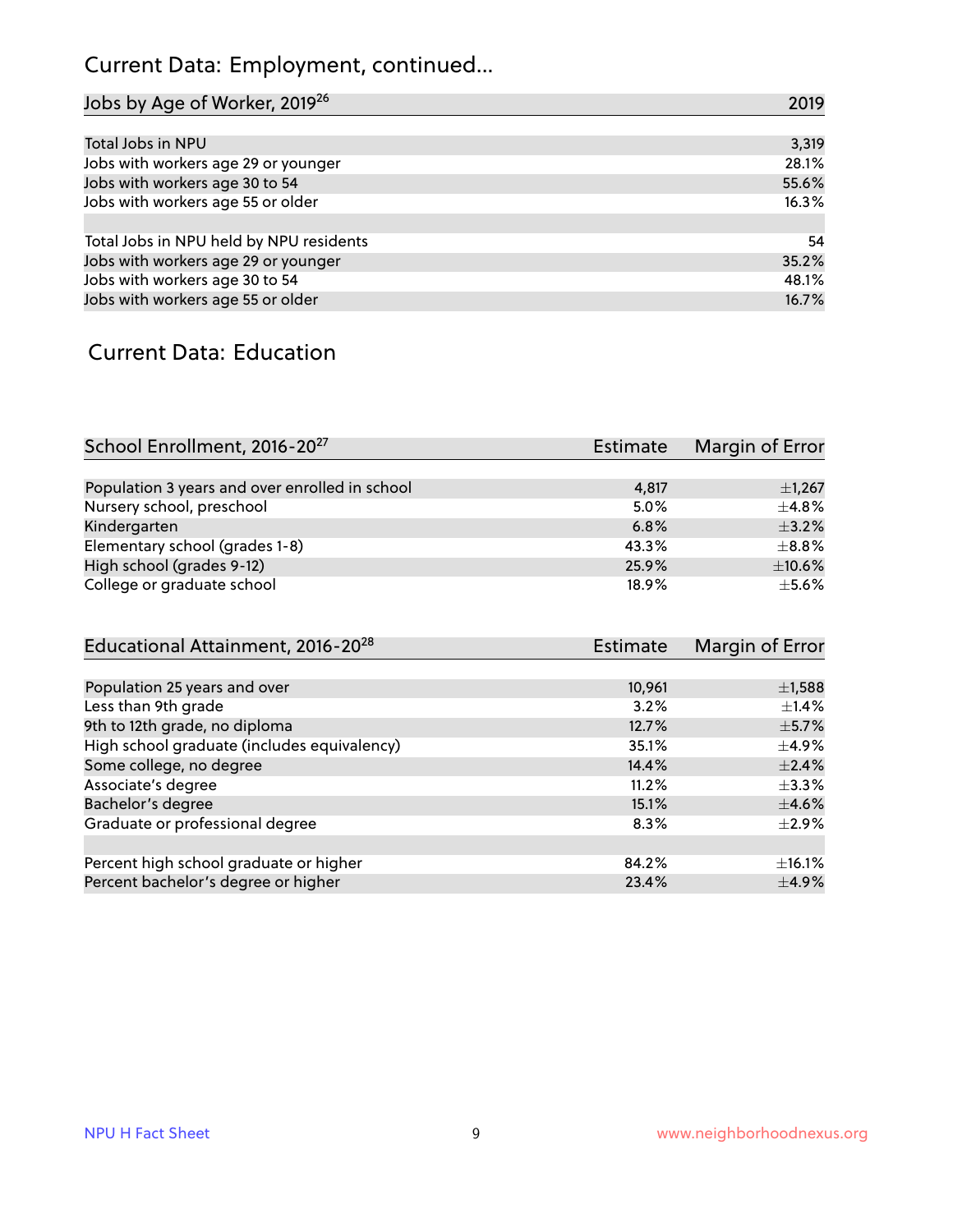#### Current Data: Housing

| Households by Type, 2016-20 <sup>29</sup>            | <b>Estimate</b> | Margin of Error |
|------------------------------------------------------|-----------------|-----------------|
|                                                      |                 |                 |
| Total households                                     | 6,047           | $\pm 692$       |
| Family households (families)                         | 60.9%           | $\pm$ 8.0%      |
| With own children under 18 years                     | 19.8%           | $\pm$ 5.2%      |
| Married-couple family                                | 15.5%           | $\pm$ 5.2%      |
| With own children of the householder under 18 years  | 4.1%            | $\pm 4.2\%$     |
| Male householder, no spouse present, family          | 5.9%            | $\pm 2.4\%$     |
| With own children of the householder under 18 years  | 1.4%            | $\pm 1.2\%$     |
| Female householder, no spouse present, family        | 39.5%           | $\pm$ 8.2%      |
| With own children of the householder under 18 years  | 14.3%           | ±3.3%           |
| Nonfamily households                                 | 39.1%           | $\pm$ 4.7%      |
| Householder living alone                             | 36.6%           | $\pm$ 5.0%      |
| 65 years and over                                    | 13.0%           | $\pm 2.6\%$     |
|                                                      |                 |                 |
| Households with one or more people under 18 years    | 28.8%           | $\pm$ 5.5%      |
| Households with one or more people 65 years and over | 34.2%           | $\pm$ 5.0%      |
|                                                      |                 |                 |
| Average household size                               | 2.99            | $\pm$ 0.39      |
| Average family size                                  | 4.12            | $\pm$ 0.59      |
| Housing Occupancy, 2016-20 <sup>30</sup>             | <b>Estimate</b> | Margin of Error |
| Total housing units                                  | 7,078           | $\pm 681$       |
| Occupied housing units                               | 85.4%           | $\pm$ 5.3%      |
| Vacant housing units                                 | 14.6%           | $\pm$ 3.3%      |
|                                                      |                 |                 |
| Homeowner vacancy rate                               | 0.9             | ±1.9            |
| Rental vacancy rate                                  | 7.6             | $\pm$ 3.3       |
| Units in Structure, 2016-20 <sup>31</sup>            | Estimate        | Margin of Error |
|                                                      |                 |                 |
| Total housing units                                  | 7,078           | $\pm 681$       |
| 1-unit, detached                                     | 54.2%           | $\pm$ 3.9%      |
| 1-unit, attached                                     | 1.7%            | ±1.9%           |
| 2 units                                              | 0.2%            | $\pm$ 0.5%      |
| 3 or 4 units                                         | 4.3%            | $\pm$ 5.5%      |
| 5 to 9 units                                         | 13.5%           | $\pm$ 3.4%      |
| 10 to 19 units                                       | 16.9%           | $\pm$ 5.4%      |
| 20 or more units                                     | 8.2%            | $\pm 2.4\%$     |
| Mobile home                                          | 1.0%            | $\pm1.4\%$      |
| Boat, RV, van, etc.                                  | $0.0\%$         | $\pm$ 0.5%      |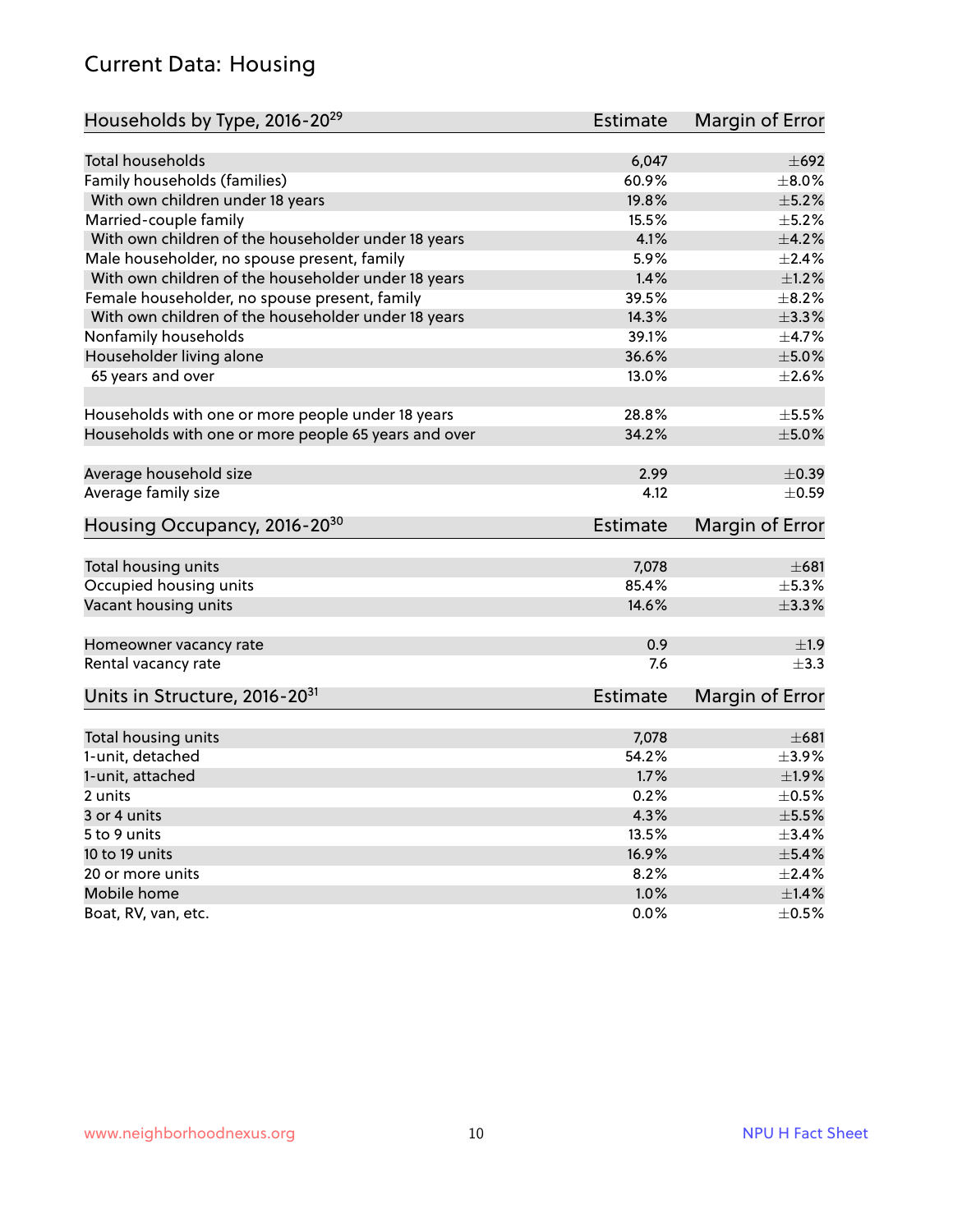#### Current Data: Housing, continued...

| Year Structure Built, 2016-20 <sup>32</sup>    | Estimate        | Margin of Error |
|------------------------------------------------|-----------------|-----------------|
| Total housing units                            | 7,078           | $\pm 681$       |
| Built 2014 or later                            | 0.0%            | $\pm$ 0.5%      |
| Built 2010 to 2013                             | 0.6%            | $\pm$ 0.6%      |
| Built 2000 to 2009                             | 12.3%           | $\pm$ 3.9%      |
| Built 1990 to 1999                             | 9.8%            | $\pm$ 5.0%      |
| Built 1980 to 1989                             | 11.8%           | $\pm$ 6.4%      |
| Built 1970 to 1979                             | 13.8%           | $\pm$ 3.7%      |
| Built 1960 to 1969                             | 30.6%           | ±4.3%           |
| Built 1950 to 1959                             | 15.1%           | $\pm 2.9\%$     |
| Built 1940 to 1949                             | 4.2%            | $\pm$ 3.1%      |
| Built 1939 or earlier                          | 1.7%            | $\pm 1.4\%$     |
| Housing Tenure, 2016-2033                      | <b>Estimate</b> | Margin of Error |
| Occupied housing units                         | 6,047           | $\pm 692$       |
| Owner-occupied                                 | 39.2%           | $\pm$ 3.3%      |
| Renter-occupied                                | 60.8%           | $\pm$ 8.6%      |
|                                                |                 |                 |
| Average household size of owner-occupied unit  | 2.93            | $\pm$ 0.35      |
| Average household size of renter-occupied unit | 3.04            | $\pm$ 0.65      |
| Residence 1 Year Ago, 2016-20 <sup>34</sup>    | Estimate        | Margin of Error |
|                                                |                 |                 |
| Population 1 year and over                     | 18,128          | ±3,141          |
| Same house                                     | 90.9%           | $\pm$ 6.9%      |
| Different house in the U.S.                    | 9.1%            | $\pm 3.1\%$     |
| Same county                                    | 6.3%            | $\pm$ 3.0%      |
| Different county                               | 2.8%            | $\pm 1.2\%$     |
| Same state                                     | 1.9%            | $\pm 1.0\%$     |
| Different state                                | 0.9%            | $\pm$ 0.7%      |
| Abroad                                         | 0.0%            | $\pm$ 0.2%      |
| Value of Housing Unit, 2016-20 <sup>35</sup>   | Estimate        | Margin of Error |
| Owner-occupied units                           | 2,369           | $\pm$ 337       |
| Less than \$50,000                             | 13.8%           | $\pm$ 6.5%      |
| \$50,000 to \$99,999                           | 39.2%           | ±10.4%          |
| \$100,000 to \$149,999                         | 19.9%           | $\pm$ 6.1%      |
| \$150,000 to \$199,999                         | 14.2%           | $\pm$ 6.7%      |
| \$200,000 to \$299,999                         | 5.7%            | $\pm$ 4.6%      |
| \$300,000 to \$499,999                         | 4.2%            | $\pm$ 5.1%      |
| \$500,000 to \$999,999                         | 2.5%            | $\pm$ 5.0%      |
| \$1,000,000 or more                            | 0.5%            | $\pm 2.4\%$     |
|                                                |                 |                 |
| Mortgage Status, 2016-20 <sup>36</sup>         | Estimate        | Margin of Error |
| Owner-occupied units                           | 2,369           | $\pm$ 337       |
| Housing units with a mortgage                  | 53.4%           | $\pm$ 11.0%     |
| Housing units without a mortgage               | 46.6%           | $\pm$ 8.2%      |

Housing units without a mortgage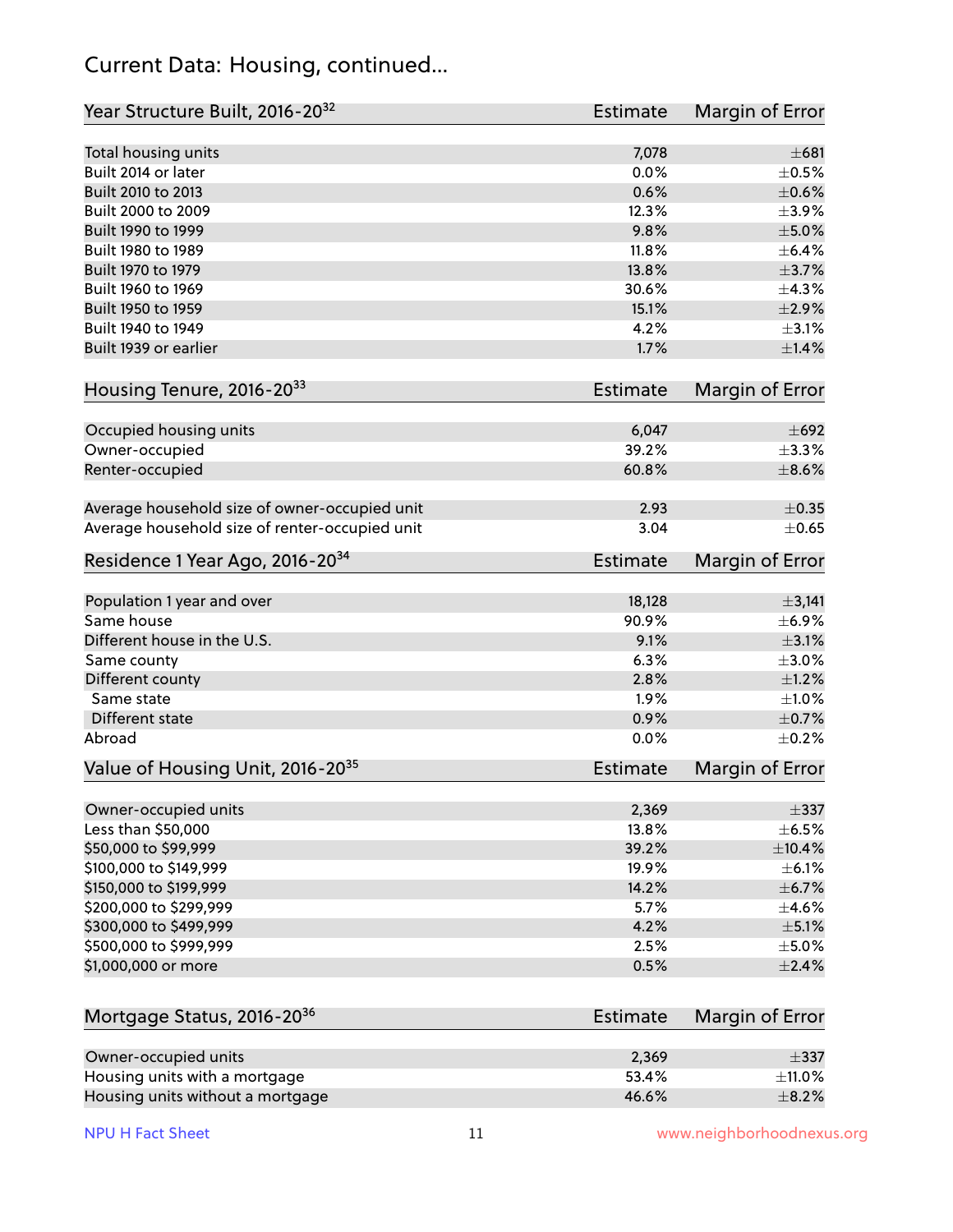## Current Data: Housing, continued...

| Selected Monthly Owner Costs, 2016-20 <sup>37</sup> | Estimate | Margin of Error |
|-----------------------------------------------------|----------|-----------------|
|                                                     |          |                 |
| Housing units with a mortgage                       | 1,265    | $\pm$ 316       |
| Less than \$300                                     | 0.7%     | $\pm$ 4.2%      |
| \$300 to \$499                                      | 0.3%     | $\pm 3.6\%$     |
| \$500 to \$999                                      | 33.5%    | ±12.8%          |
| \$1,000 to \$1,499                                  | 45.7%    | ±14.5%          |
| \$1,500 to \$1,999                                  | 14.5%    | ±10.1%          |
| \$2,000 to \$2,999                                  | 4.8%     | $\pm$ 7.0%      |
| \$3,000 or more                                     | 0.5%     | $\pm$ 4.5%      |
|                                                     |          |                 |
| Median (dollars)                                    | \$1,125  | $\pm$ 42        |
|                                                     |          |                 |
| Housing units without a mortgage                    | 1,105    | ±251            |
| Less than \$150                                     | 7.3%     | $\pm$ 5.8%      |
| \$150 to \$249                                      | 14.2%    | $\pm$ 6.1%      |
| \$250 to \$349                                      | 19.7%    | $\pm$ 9.6%      |
| \$350 to \$499                                      | 27.4%    | ±10.3%          |
| \$500 to \$699                                      | 18.1%    | ±10.9%          |
| \$700 or more                                       | 13.3%    | ±15.7%          |
|                                                     |          |                 |
| Median (dollars)                                    | \$412    | $\pm$ 31        |

| Selected Monthly Owner Costs as a Percentage of | <b>Estimate</b> | Margin of Error |
|-------------------------------------------------|-----------------|-----------------|
| Household Income, 2016-20 <sup>38</sup>         |                 |                 |
|                                                 |                 |                 |
| Housing units with a mortgage <sup>39</sup>     | 1,255           | $\pm$ 353       |
| Less than 20.0 percent                          | 45.7%           | $\pm$ 16.1%     |
| 20.0 to 24.9 percent                            | 14.9%           | $\pm$ 10.0%     |
| 25.0 to 29.9 percent                            | 5.4%            | $\pm$ 9.1%      |
| 30.0 to 34.9 percent                            | 6.3%            | $\pm$ 4.4%      |
| 35.0 percent or more                            | 27.7%           | $\pm$ 9.1%      |
|                                                 |                 |                 |
| Housing units without a mortgage <sup>40</sup>  | 1,096           | $\pm 279$       |
| Less than 10.0 percent                          | 48.8%           | $\pm$ 9.9%      |
| 10.0 to 14.9 percent                            | 17.1%           | $\pm$ 12.6%     |
| 15.0 to 19.9 percent                            | 15.4%           | $\pm$ 9.9%      |
| 20.0 to 24.9 percent                            | 5.6%            | $\pm$ 5.3%      |
| 25.0 to 29.9 percent                            | 2.3%            | $\pm$ 4.2%      |
| 30.0 to 34.9 percent                            | $3.0\%$         | $\pm$ 3.7%      |
| 35.0 percent or more                            | 7.7%            | $\pm$ 6.4%      |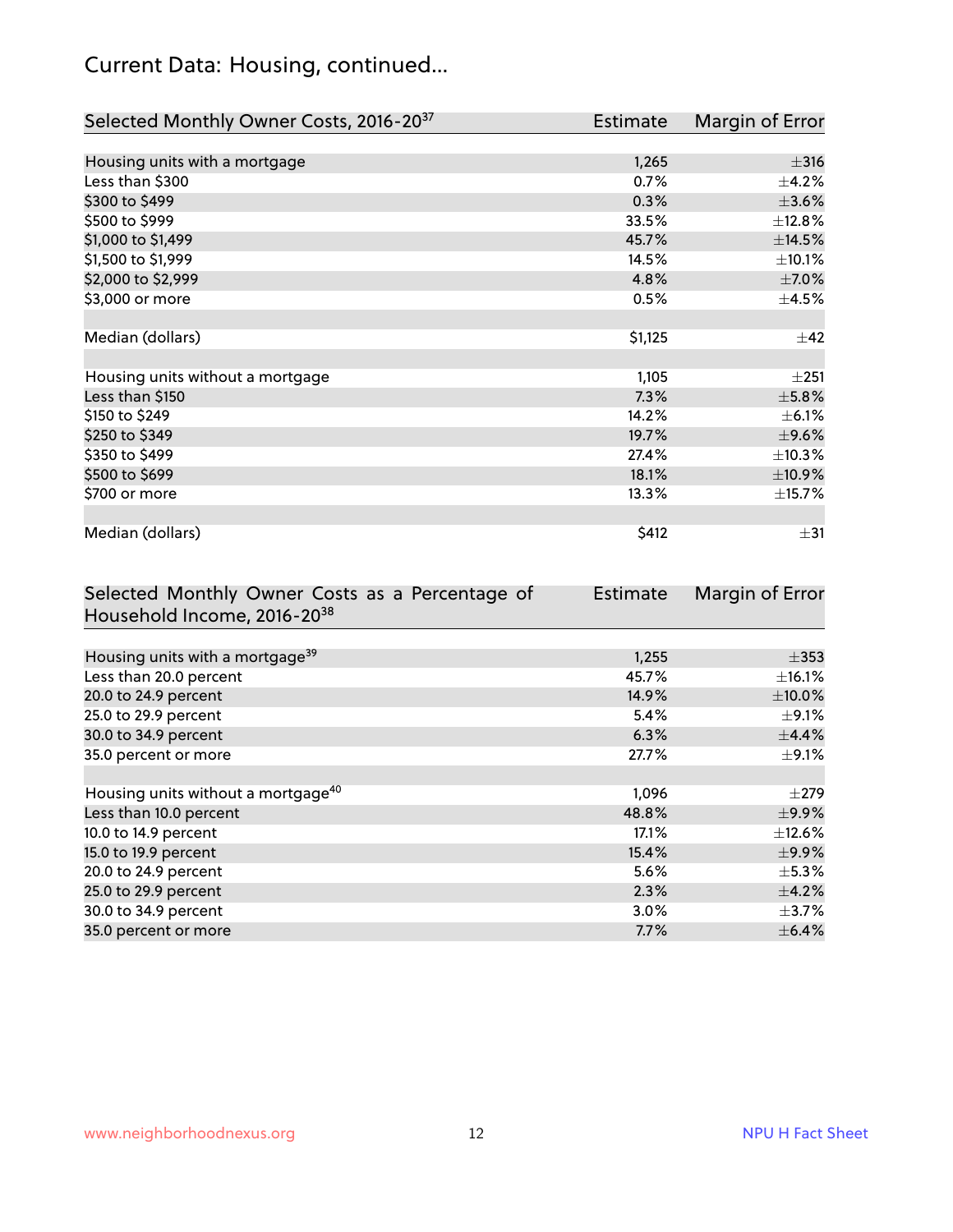#### Current Data: Housing, continued...

| Gross Rent, 2016-20 <sup>41</sup>               | Estimate        | Margin of Error |
|-------------------------------------------------|-----------------|-----------------|
|                                                 |                 |                 |
| Occupied units paying rent                      | 3,517           | $\pm$ 663       |
| Less than \$200                                 | 2.0%            | $\pm 2.0\%$     |
| \$200 to \$499                                  | 9.7%            | $\pm$ 4.2%      |
| \$500 to \$749                                  | 15.2%           | $\pm$ 7.2%      |
| \$750 to \$999                                  | 27.7%           | ±13.2%          |
| \$1,000 to \$1,499                              | 41.9%           | $\pm$ 9.9%      |
| \$1,500 to \$1,999                              | 3.2%            | $\pm$ 3.2%      |
| \$2,000 or more                                 | 0.2%            | ±1.9%           |
| Median (dollars)                                | \$970           | ±24             |
|                                                 |                 |                 |
| No rent paid                                    | 161             | ±115            |
|                                                 |                 |                 |
| Gross Rent as a Percentage of Household Income, | <b>Estimate</b> | Margin of Error |
| $2016 - 20^{42}$                                |                 |                 |
|                                                 |                 |                 |
| Occupied units paying rent <sup>43</sup>        | 3,407           | $\pm 750$       |
| Less than 15.0 percent                          | 8.5%            | ±11.3%          |
| 15.0 to 19.9 percent                            | 15.4%           | $\pm 10.1\%$    |
| 20.0 to 24.9 percent                            | 11.2%           | $\pm$ 7.8%      |
| 25.0 to 29.9 percent                            | 9.4%            | $\pm$ 4.5%      |
| 30.0 to 34.9 percent                            | 5.8%            | $\pm 2.5\%$     |
| 35.0 percent or more                            | 49.6%           | $\pm$ 4.7%      |

## Current Data: Transportation

| Commuting to Work, 2016-20 <sup>44</sup>  | Estimate | Margin of Error |
|-------------------------------------------|----------|-----------------|
|                                           |          |                 |
| Workers 16 years and over                 | 6,844    | $\pm$ 1,285     |
| Car, truck, or van - drove alone          | 64.6%    | $\pm 1.3\%$     |
| Car, truck, or van - carpooled            | 4.3%     | $\pm 2.8\%$     |
| Public transportation (excluding taxicab) | 20.4%    | $\pm$ 9.2%      |
| Walked                                    | 0.1%     | $\pm$ 0.5%      |
| Other means                               | 5.7%     | $\pm$ 7.3%      |
| Worked at home                            | 4.9%     | $\pm$ 3.7%      |
|                                           |          |                 |
| Mean travel time to work (minutes)        | 39.5     | $\pm$ 8.4       |

| Access to a Vehicle, 2016-20 <sup>45</sup> | Estimate | Margin of Error |
|--------------------------------------------|----------|-----------------|
|                                            |          |                 |
| Occupied housing units                     | 6,047    | $\pm 692$       |
| No vehicles available                      | 24.3%    | $+8.2%$         |
| 1 vehicle available                        | 41.9%    | $\pm$ 6.3%      |
| 2 vehicles available                       | 24.3%    | $\pm$ 5.7%      |
| 3 or more vehicles available               | 9.5%     | $+3.6%$         |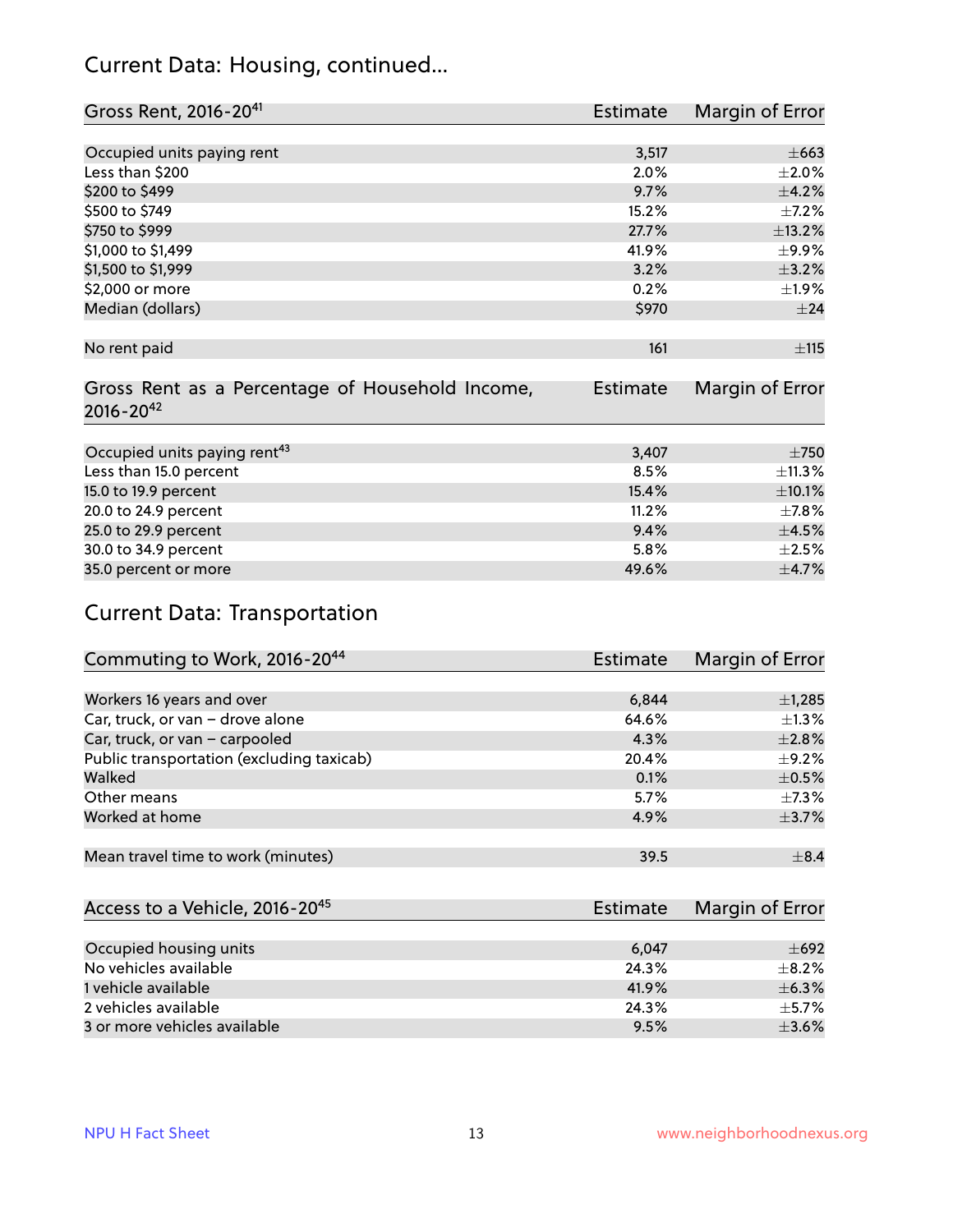#### Current Data: Health

| Health Insurance coverage, 2016-2046                    | <b>Estimate</b> | Margin of Error |
|---------------------------------------------------------|-----------------|-----------------|
|                                                         |                 |                 |
| Civilian Noninstitutionalized Population                | 18,104          | ±3,157          |
| With health insurance coverage                          | 84.7%           | $\pm$ 19.2%     |
| With private health insurance coverage                  | 43.8%           | $\pm$ 9.7%      |
| With public health coverage                             | 50.3%           | $\pm$ 6.8%      |
| No health insurance coverage                            | 15.3%           | $\pm$ 5.4%      |
| Civilian Noninstitutionalized Population Under 19 years | 5,298           | ±5,298          |
| No health insurance coverage                            | 3.7%            | $\pm 2.0\%$     |
|                                                         |                 |                 |
| Civilian Noninstitutionalized Population 19 to 64 years | 10,386          | $\pm$ 1,779     |
| In labor force:                                         | 7,500           | ±1,410          |
| Employed:                                               | 6,426           | ±1,214          |
| With health insurance coverage                          | 75.6%           | ±19.8%          |
| With private health insurance coverage                  | 67.8%           | $\pm$ 3.2%      |
| With public coverage                                    | 9.1%            | ±3.9%           |
| No health insurance coverage                            | 24.4%           | ±11.2%          |
|                                                         |                 |                 |
| Unemployed:                                             | 1,074           | ±1,214          |
| With health insurance coverage                          | 59.8%           | ±22.7%          |
| With private health insurance coverage                  | 18.0%           | $\pm$ 8.0%      |
| With public coverage                                    | 41.8%           | $\pm 26.5\%$    |
| No health insurance coverage                            | 40.2%           | ±18.9%          |
|                                                         |                 |                 |
| Not in labor force:                                     | 2,886           | $\pm 689$       |
| With health insurance coverage                          | 79.8%           | $\pm 4.6\%$     |
| With private health insurance coverage                  | 26.4%           | $\pm$ 8.0%      |
| With public coverage                                    | 61.8%           | ±11.9%          |
| No health insurance coverage                            | 20.2%           | ±13.1%          |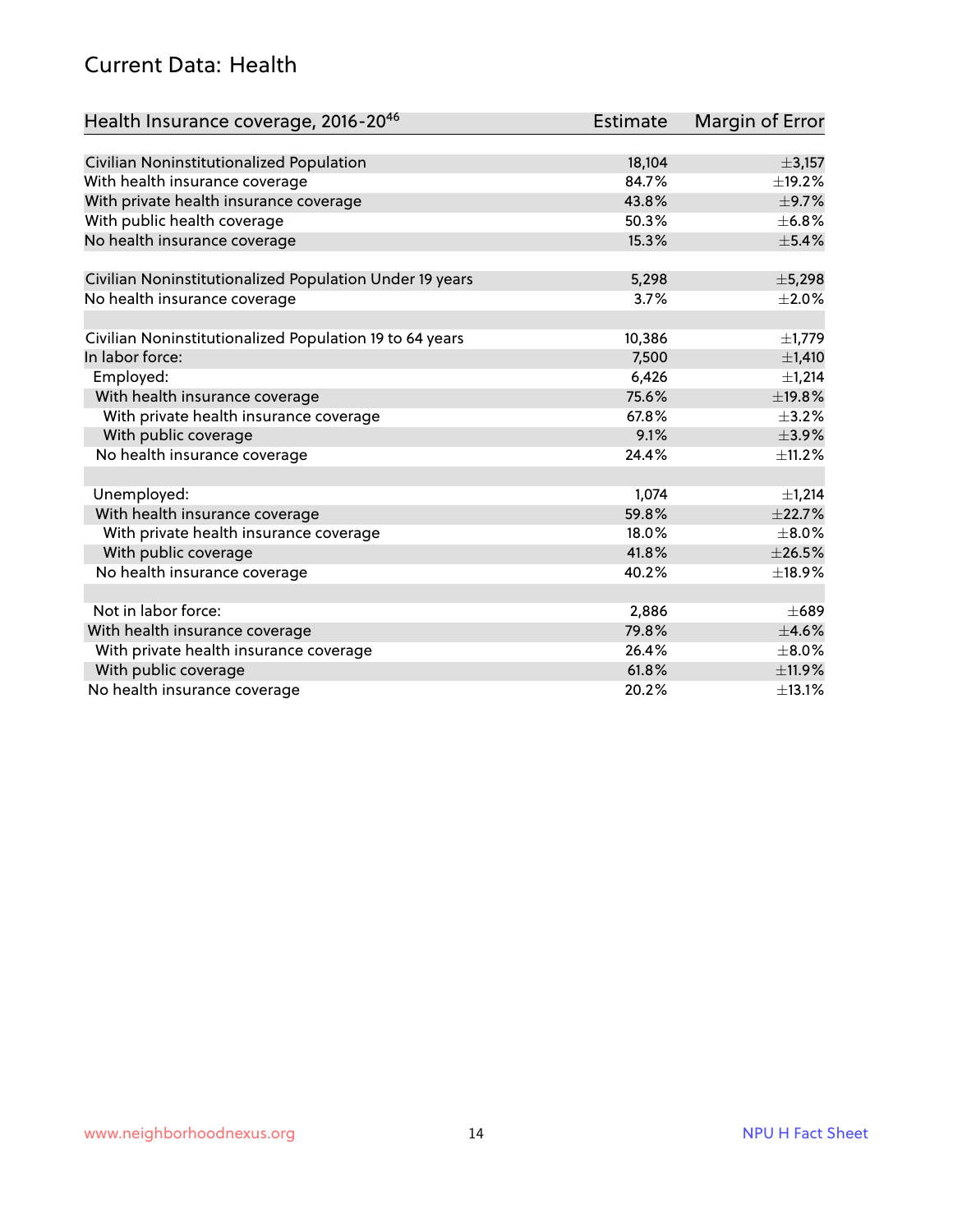#### Notes:

- 1. Source: U.S. Census Bureau, Decennial Census 2000, SF1 tables P8, P12; American Community Survey, tables B01001, B03002
- 2. This category includes Pacific Islanders, Native Americans and Alaska Natives, people who identify as some other race, and those who identify as bi/multi racial.
- 3. Source: U.S. Census Bureau, Decennial Census 2000, SF1 tables P15, P16, P18, P19; American Community Survey, tables B11001, B11005, B11003
- 4. Source: U.S. Census Bureau, Decennial Census 2000, SF3 table P37; American Community Survey, table B15002
- 5. Source: U.S. Census Bureau, Longitudinal Employer-Household Dynamics Residential Area Characteristics, Table JT01 (Primary Jobs); Workplace Area Characteristics, Table JT00 (All Jobs)
- 6. Source: U.S. Census Bureau, Decennial Census 2000, SF3 tables P52, P87; American Community Survey, tables B19001, B17001
- 7. Source: U.S. Census Bureau, Decennial Census 2000, SF1 tables H3, H4; American Community Survey, tables B25002, B25009
- 8. Source: U.S. Census Bureau, Decennial Census 2000, SF3 table H44; American Community Survey, tables B25044
- 9. Source: Atlanta Police Department, COBRA; U.S. Census Bureau, American Community Survey, table B01001
- 10. Source: U.S. Census Bureau, American Community Survey, table B01001
- 11. Source: U.S. Census Bureau, American Community Survey, table B03002
- 12. Source: U.S. Census Bureau, American Community Survey, table B05002
- 13. Source: U.S. Census Bureau, American Community Survey, table B05003
- 14. Source: U.S. Census Bureau, American Community Survey, tables B19001, B19025, B19051, B19061, B19055, B19065, B19059, B19069, B19056, B19066, B19057, B19067, B22001, B19101, B19127
- 15. Source: U.S. Census Bureau, American Community Survey, tables B19201, B19214, B20017, B19313
- 16. Source: U.S. Census Bureau, American Community Survey, table B17010
- 17. Source: U.S. Census Bureau, American Community Survey, tables B17001, B17006, B17021, B17007. Table totals may be lower than the total population, as they are based on the population for whom poverty status is determined.
- 18. Source: U.S. Census Bureau, American Community Survey, B17001H, B17001B, B17001D, B17001I. Table totals may be lower than the total population, as they are based on the population for whom poverty status is determined.
- 19. Source: U.S. Census Bureau, American Community Survey, tables B23001, B23008
- 20. Source: U.S. Census Bureau, American Community Survey, table C24030
- 21. Source: U.S. Census Bureau, American Community Survey, table C24010
- 22. Source: U.S. Census Bureau, American Community Survey, table B24080
- 23. Source: U.S. Census Bureau, Longitudinal Employer-Household Dynamics Origin-Destination Data, Tables JT00 Main and JT00 Aux
- 24. Source: U.S. Census Bureau, Longitudinal Employer-Household Dynamics Origin-Destination Data, Tables JT00 Main and JT00 Aux
- 25. Source: U.S. Census Bureau, Longitudinal Employer-Household Dynamics Origin-Destination Data, Tables JT00 Main and JT00 Aux
- 26. Source: U.S. Census Bureau, Longitudinal Employer-Household Dynamics Origin-Destination Data, Tables JT00 Main and JT00 Aux
- 27. Source: U.S. Census Bureau, American Community Survey, table B14001
- 28. Source: U.S. Census Bureau, American Community Survey, table B15002
- 29. Source: U.S. Census Bureau, American Community Survey, tables B11001, B11003, B11007, B11005, B09019
- 30. Source: U.S. Census Bureau, American Community Survey, tables B25002, B25003, B25004
- 31. Source: U.S. Census Bureau, American Community Survey, table B25024
- 32. Source: U.S. Census Bureau, American Community Survey, table B25034
- 33. Source: U.S. Census Bureau, American Community Survey, tables B25009, B25008, B25003
- 34. Source: U.S. Census Bureau, American Community Survey, table B07003
- 35. Source: U.S. Census Bureau, American Community Survey, table B25075. This value is self-reported and may differ from home values as determined by the County Tax Assessor.
- 36. Source: U.S. Census Bureau, American Community Survey, table B25081
- 37. Source: U.S. Census Bureau, American Community Survey, table B25087
- 38. Source: U.S. Census Bureau, American Community Survey, table B25091
- 39. Excludes units where Selected Monthly Owner Costs as a Percentage of Income cannot be computed.
- 40. Excludes units where Selected Monthly Owner Costs as a Percentage of Income cannot be computed.
- 41. Source: U.S. Census Bureau, American Community Survey, table B25063
- 42. Source: U.S. Census Bureau, American Community Survey, table B25070
- 43. Excludes units where Gross Rent as a Percentage of Income cannot be computed.
- 44. Source: U.S. Census Bureau, American Community Survey, tables B08101, B08013
- 45. Source: U.S. Census Bureau, American Community Survey, table B25044
- 46. Source: U.S. Census Bureau, American Community Survey, tables B18135, B27011

The dagger (†) symbol denotes values that cannot be computed.